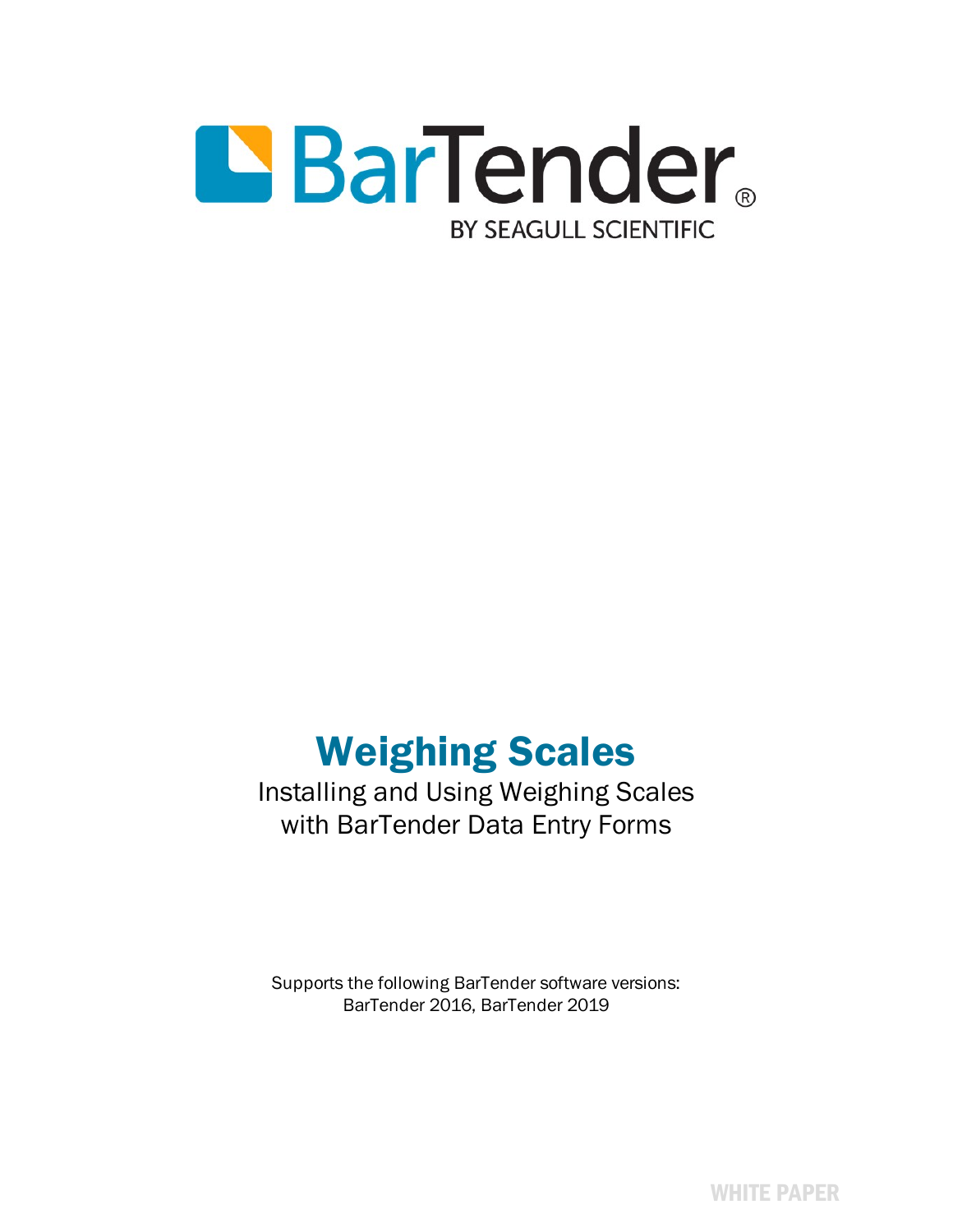# **Contents**

| .12 |
|-----|
| 13  |
| 15  |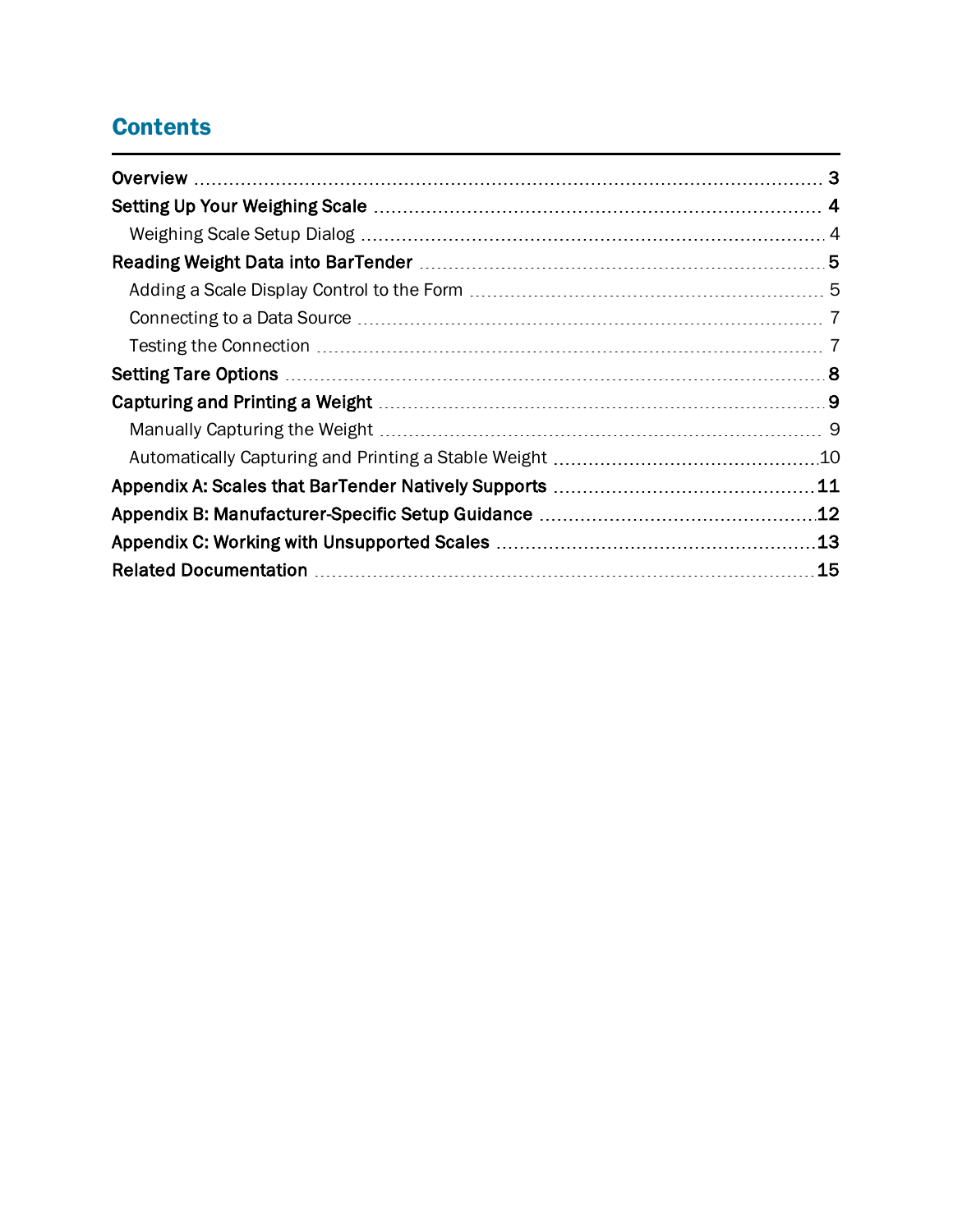### <span id="page-2-0"></span>**Overview**

A *weighing scale* is a hardware measuring device that is used to determine the weight of objects. Scales are commonly used in production and industrial environments, because many retail products are sold based on the net weight of the object.

You can connect your weighing scale to BarTender to capture and print the weight of objects on a BarTender document. You don't have to physically see the scale to capture and print weight; the actual weighing of objects can be done by someone else. Instead, you can add an interactive visual representation of the scale, called a *scale display control*, to a data entry form in your BarTender document. The scale display control shows the weight that is currently measured by the scale. The control is connected to an object on your template in which the weight is printed.

At print time, the scale display control captures the measured weight and then inserts it into the template object that is linked to the control. You can customize the capture-and-print process to meet your company's needs. For example, if you have a high-volume business that weighs many products per day in a remote warehouse, you can configure BarTender to capture and print the weight automatically each time that a stable weight is detected. If you run a small business and you weigh each item by hand, you can capture the weight manually and then print the item when you are satisfied with it.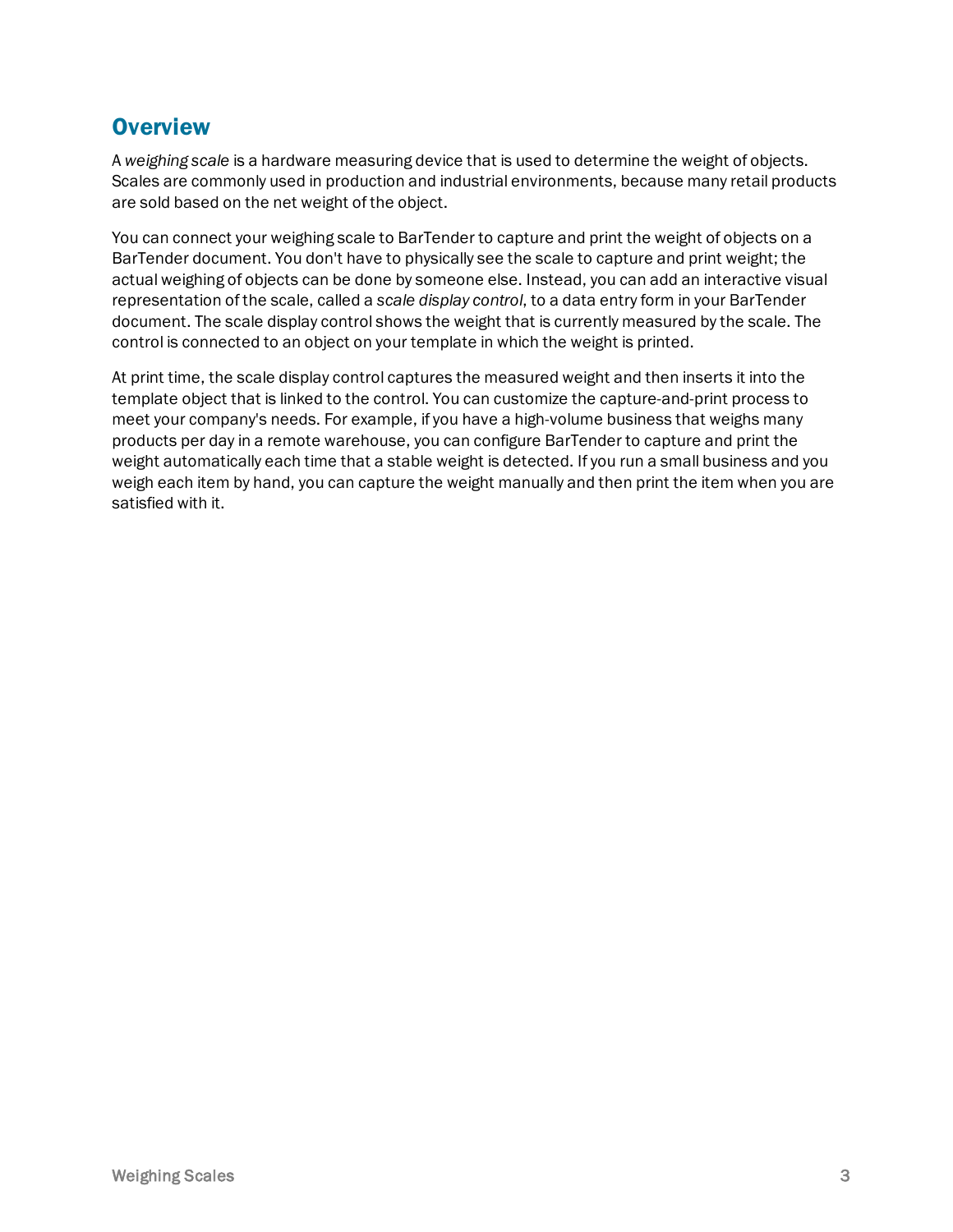# <span id="page-3-0"></span>Setting Up Your Weighing Scale

To use a scale, you first have to install it and connect it to BarTender. Depending on what type of scale it is, you may need to further configure it to work with BarTender.

BarTender contains several pre-defined configurations for specific scale manufacturers and models, and you can easily select one of these natively supported models by using the Add Scale wizard. Some scales, however, need more configuration. For example, the following situations need additional configuration:

- Your scale's manufacturer is natively supported but the model is not.
- Your scale's manufacturer is not natively supported.

The Add Scale wizard provides additional support to help you configure your scale to work with BarTender in either of these situations.

#### <span id="page-3-1"></span>*Weighing Scale Setup Dialog*

Use the Weighing Scale Setup dialog to select and configure as many scales as you need.

If you have not installed any scales, the Add Scale wizard starts when you first try to open the Weighing Scale Setup dialog. After you use the wizard to install at least one scale, the Weighing Scale Setup dialog displays an Installed Scales tab that is populated with the names of the scales that you have installed and configured.

| Installed Scales                                        |            |      |        |
|---------------------------------------------------------|------------|------|--------|
|                                                         |            |      |        |
| <b>DIGI DI-162</b><br>Fairbanks FB1100<br>Rice Lake 420 |            |      |        |
|                                                         |            |      |        |
| Add Scale                                               | Properties | Copy | Delete |

To use the scale as a data source for a data entry form, make sure that it is installed correctly and appears in this list.

For more information, refer to the [Weighing](http://help.seagullscientific.com/#Managed/WeighingScaleSetup.html) Scale Setup Dialog topic in the BarTender help system.

BarTender supports many scale manufacturers and models. For a list of natively supported manufacturers and for instructions about how to find out whether your scale model is supported, refer to [Appendix](#page-10-0) A: Scales that [BarTender](#page-10-0) Natively Supports. If your scale is not supported, refer to Appendix C: Working With [Unsupported](#page-12-0) Scales.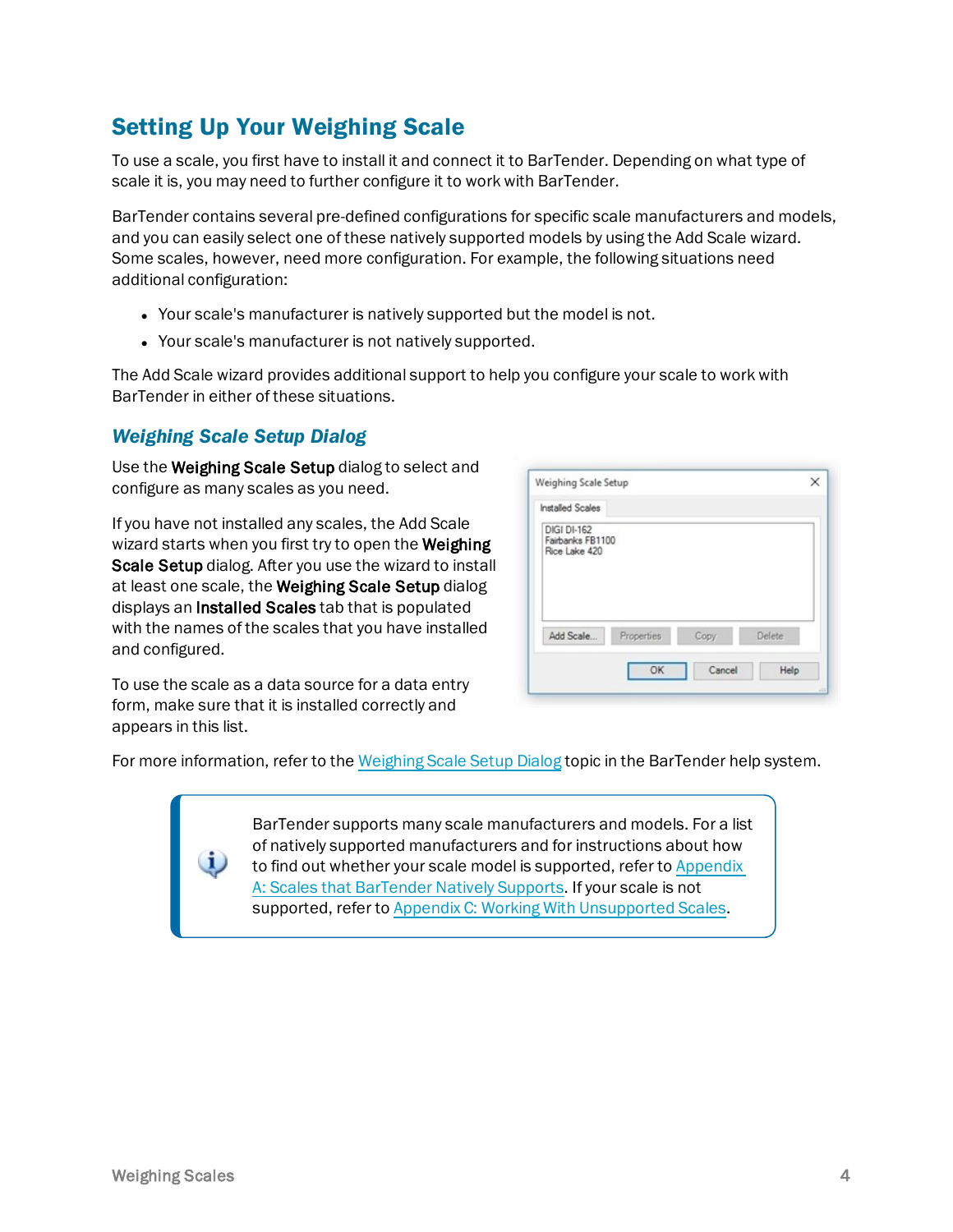# <span id="page-4-0"></span>Reading Weight Data into BarTender

Weight data is read into BarTender from the physical scale, and that data is displayed on a *scale display control* that you add to a data entry form.

#### <span id="page-4-1"></span>*Adding a Scale Display Control to the Form*

After you connect your scale to BarTender and configure it to communicate with the software correctly, you can add a visual representation of the scale to a data entry form in your BarTender document. This visual representation, called a *scale display control*, is an interactive scale that displays the weight that is currently measured by the scale that is installed on your computer. You can link that weight data with text and barcode objects on your printed items. When BarTender runs the print job, the recorded weight is printed.



#### Setting the Weight Units

Your scale has its own native units, but you can use whatever units you want in your data entry forms. BarTender automatically converts your scale's data to the units that you want for your scale display and any subsequent data source value. To use this feature, select the option that you want from the Weight Units list on the Scale property page of the Scale Display Properties dialog.

For more information about how to set the Weight Units option, refer to the Scale [Property](http://help.seagullscientific.com/#Scale_PropertyPage.htm) Page topic in the BarTender help system.

#### Enabling Automatic Weight Capture and Printing

You can use the **Scale Display Properties** dialog to configure the scale display control to automatically capture and print the weight. To do this, click to select both the **Capture stable** weight automatically and Print after capture options. For more information, refer to the [Capturing](#page-8-0) and Printing a Weight chapter of this white paper.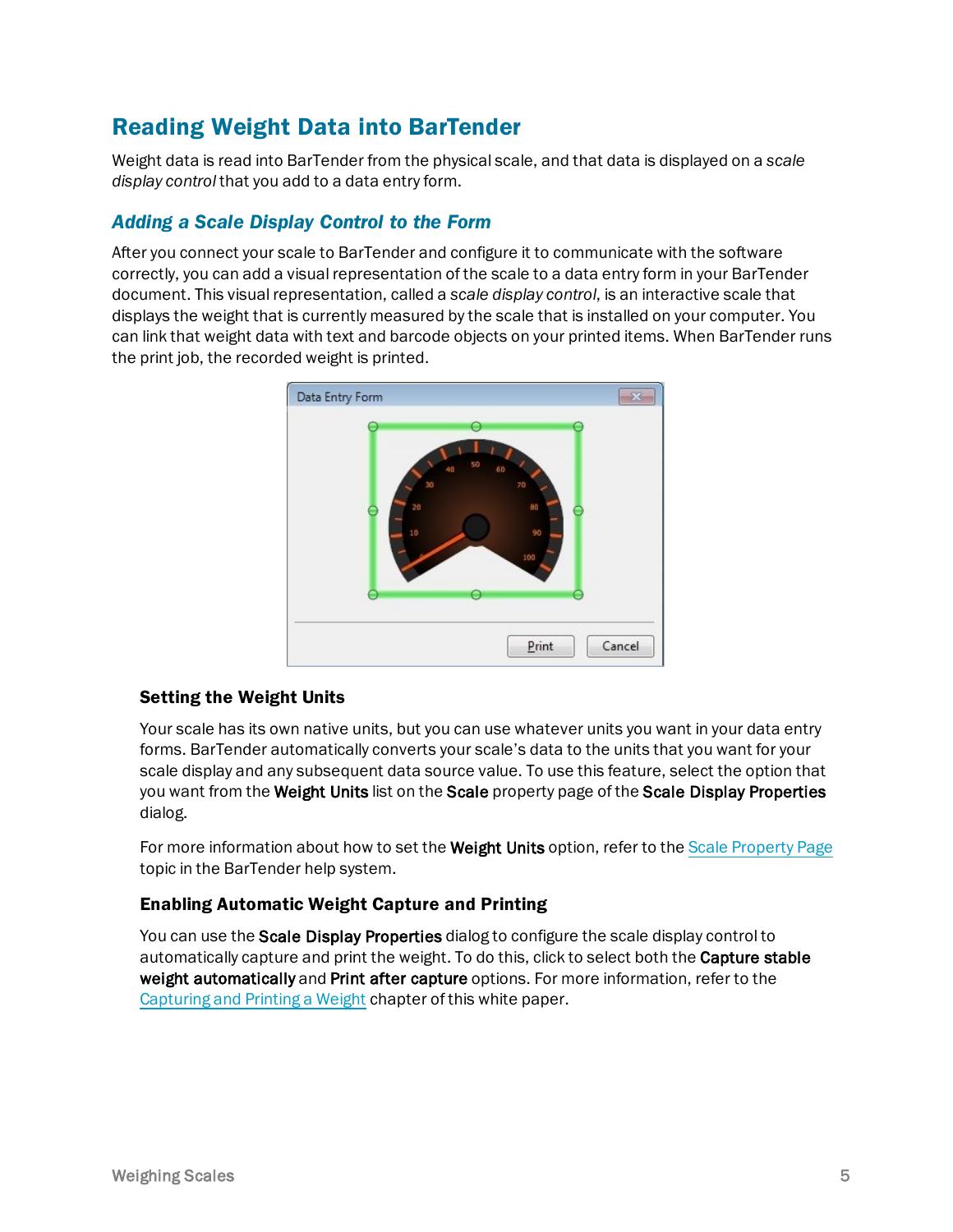#### Scale Display Control Appearance

You can configure how the scale display looks and behaves onscreen by using the Scale Appearance dialog. To access this dialog, click **the right of the Appearance** field in the Scale Display Properties dialog.

| Scale               |                                               |                |   | Preview |  |
|---------------------|-----------------------------------------------|----------------|---|---------|--|
| Type:               | Circular Three Fourths                        |                | v |         |  |
| Theme:              | Deep Fire                                     |                |   |         |  |
|                     | $\times$ Scale Display Options                |                |   |         |  |
|                     | Border style                                  | None           |   |         |  |
|                     | Major divisions                               | 10             |   |         |  |
|                     | Maximum value                                 | 100            |   |         |  |
|                     | Minimum value                                 | 0              |   |         |  |
|                     | Minor divisions                               | $\overline{c}$ |   |         |  |
|                     | Tick mark text point size                     | 8              |   |         |  |
|                     | $\times$ Scale Toolbar Options                |                |   |         |  |
|                     | Show "Capture/Redo" button                    | No             |   |         |  |
|                     | Show Clear Tare button                        | No             |   |         |  |
|                     | Show Tare button                              | No             |   |         |  |
|                     | $\times$ Text Display Options                 |                |   |         |  |
|                     | Decimal places                                | 1.             |   |         |  |
|                     | Show captured weight                          | No             |   |         |  |
|                     | Show gross weight                             | No             |   |         |  |
|                     | Show net weight                               | No             |   |         |  |
|                     | Show tare weight                              | No             |   |         |  |
|                     | Show weight units                             | Yes.           |   |         |  |
| <b>Border style</b> | Selects the border style of the Scale Display |                |   |         |  |

You can choose between an analog or digital scale image or change the color theme of your control.



The Display Options section specifies advanced appearance settings, as follows:

- Scale Display Options include border style, divisions, minimum and maximum values, and tick mark settings.
- Scale Toolbar Options show or hide the control buttons that appear on your scale display at print time.
- Text Display Options include decimal place settings and whether to show different types of weight readings.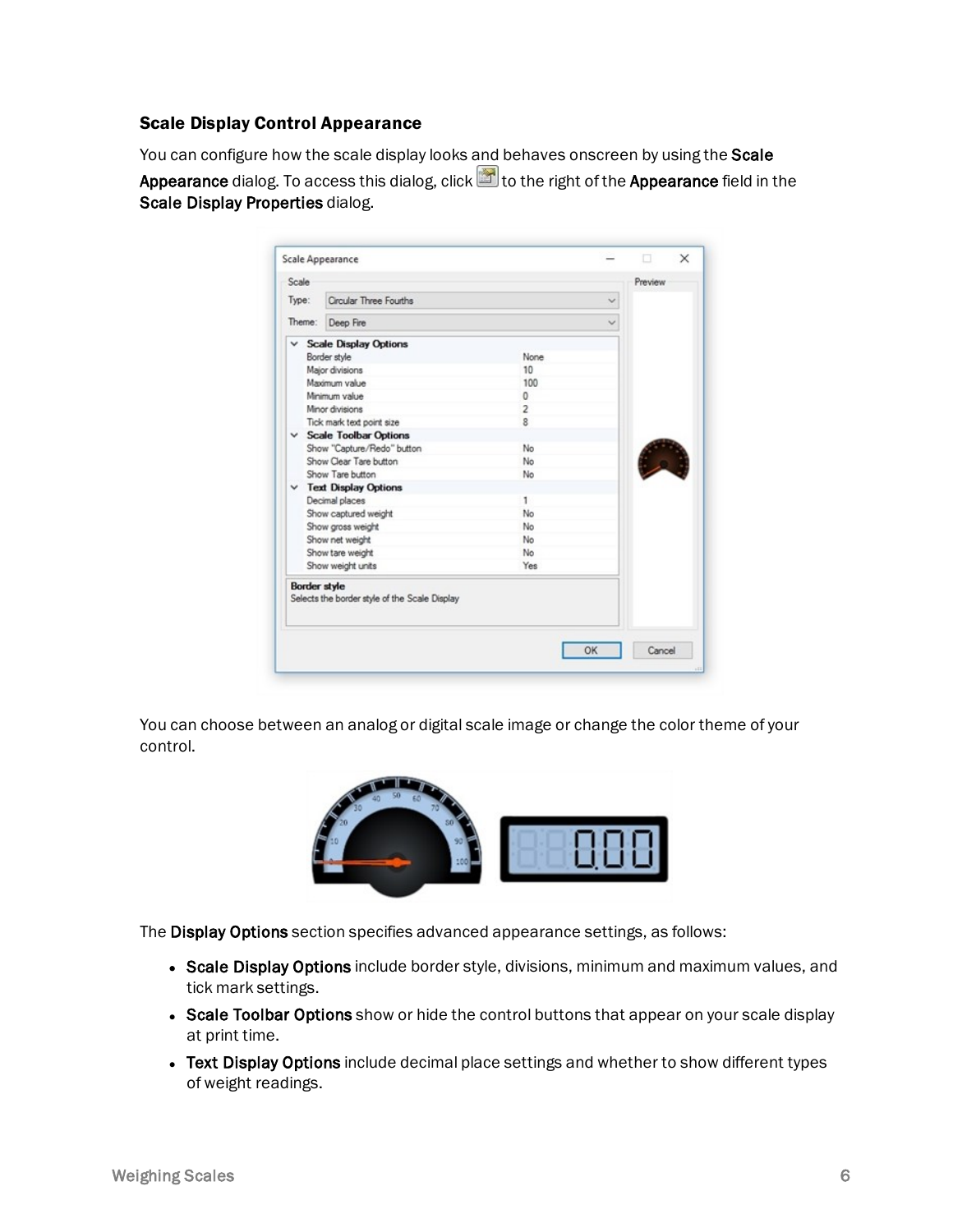#### Showing Control Buttons

Use the Scale Appearance dialog to display Capture/Redo, Tare, and Clear Tare buttons for use at print time.

- The Capture/Redo button gives you the option to manually capture the weight before printing and to recapture the weight if you are not satisfied with the reading. For more information, refer to Manually [Capturing](#page-8-1) the Weight in the "Capturing and Printing the Weight" chapter of this white paper.
- The Tare and Clear Tare buttons give you the option to manually capture and clear the tare weight (the weight of the empty packaging) before printing. For more information, refer to the Setting Tare [Options](#page-7-0) chapter of this white paper.

For more information about how to configure the appearance of your scale display control, refer to the Scale [Appearance](http://help.seagullscientific.com/#Managed/ScaleAppearance.html) Dialog topic in the BarTender help system.

#### <span id="page-6-0"></span>*Connecting to a Data Source*

To print scale data on your items, you must link the scale display control to an object or data source on your template. You can link any or all of the following types of scale data to objects on your template:

- Net Weight: The weight of only the product, minus any packaging materials.
- Gross Weight: The weight of a product together with the packaging materials and the container.
- Tare Weight: The weight of an empty container.

<span id="page-6-1"></span>For more information, refer to the [Importing](http://help.seagullscientific.com/#Scales_Importing_Data.htm) Data from a Scale topic in the BarTender help system.

#### *Testing the Connection*

To test the scale's connection to BarTender and to verify that your scale display control is set up correctly, click Start Test on the Scale property page of the Scale Display Properties dialog. If BarTender successfully connects to the scale, it displays the received weight value in the scale preview area. Otherwise, the scale preview area displays a text message that notifies you of the failed attempt to communicate with the scale.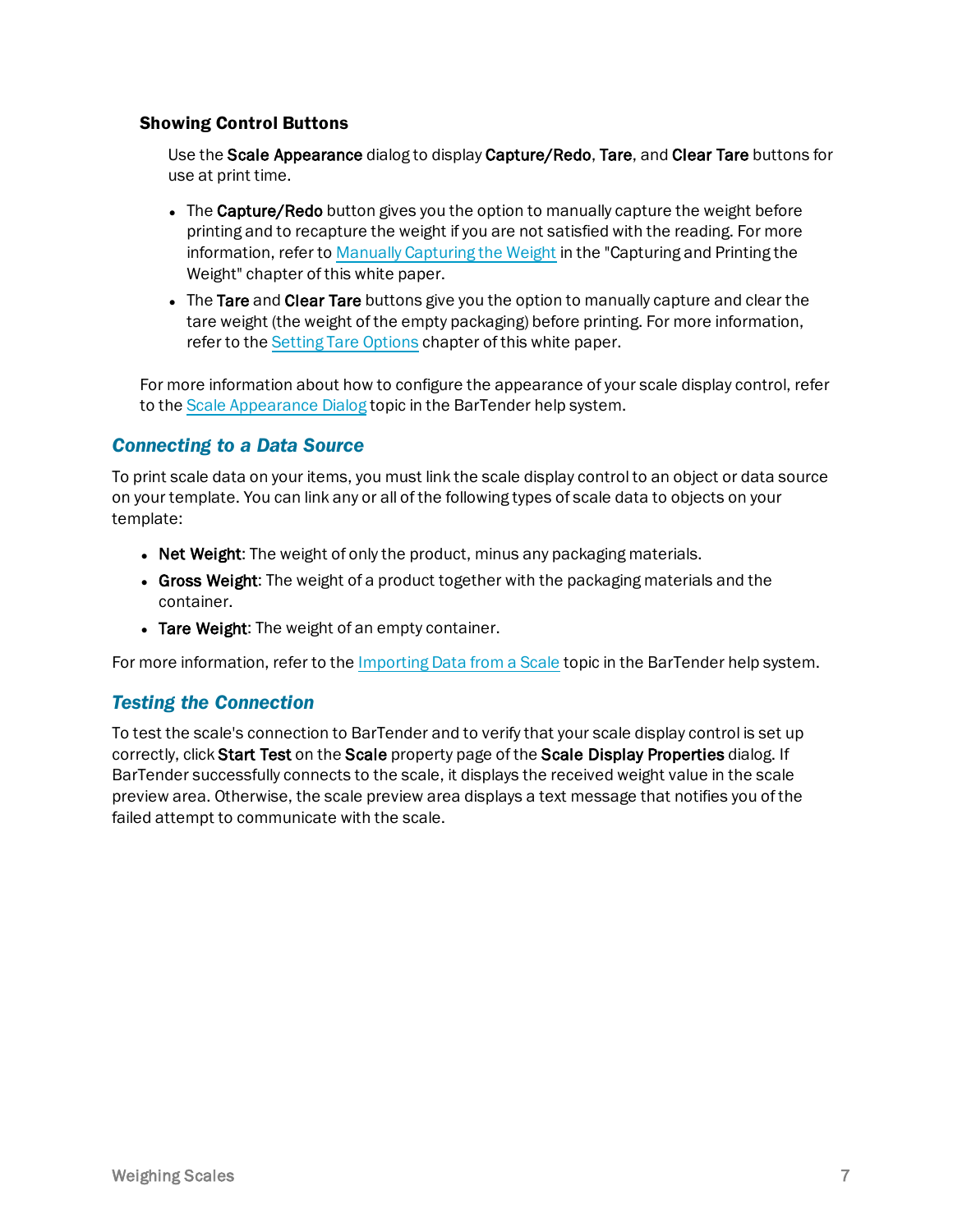# <span id="page-7-0"></span>Setting Tare Options

The tare weight is the weight that you subtract from the gross weight to account for containers and packaging so that you can accurately calculate the net weight. "Tare" is also used to describe the process of setting the zero point of the scale. BarTender supports any combination of the following methods to control tare functions.

#### Taring the Scale by Using Its Front Panel

If you need to tare the scale, you can use the scale's built-in tare controls. This is often done by placing an empty shipping container on the scale and pushing a button on the scale's front panel. If an object will be weighed without packaging, you tare the scale without anything on it.

#### Using the Tare or Clear Tare Button on the Scale Display's Toolbar

If you make the Tare and Clear Tare buttons available in the Scale Appearance dialog, those buttons are available underneath the scale display on your data entry form. You can use the scale display's Tare button instead of the button on your scale's front panel.

| <b>Scale Toolbar Options</b> |            |
|------------------------------|------------|
| Show "Capture/Redo" button   | No         |
| Show Clear Tare button       | <b>Yes</b> |
| Show Tare button             | Yes        |
| <b>Text Display Options</b>  | c          |
| Decimal places               | No         |
|                              |            |

For more information, refer to the Scale [Appearance](http://help.seagullscientific.com/#Managed/ScaleAppearance.html) Dialog topic in the BarTender help system.

To use the Tare button, put the empty packaging on the scale, and then click **0.0** Tare. The tare weight is captured and will continue to be displayed until you click **QD** Clear Tare or click Tare again to capture a new tare weight.



#### Using the Tare Weight as a Data Source

If your physical scale does not display tare weight but you know the tare weight of a product in advance, you can link the tare weight to the Input Tare Weight property on the Linked Data Source property page of the Scale Display Properties dialog.

For more information, refer to the Linked Data Source [Property](http://help.seagullscientific.com/#LinkedSubStringPAGE.htm) Page topic in the BarTender help system.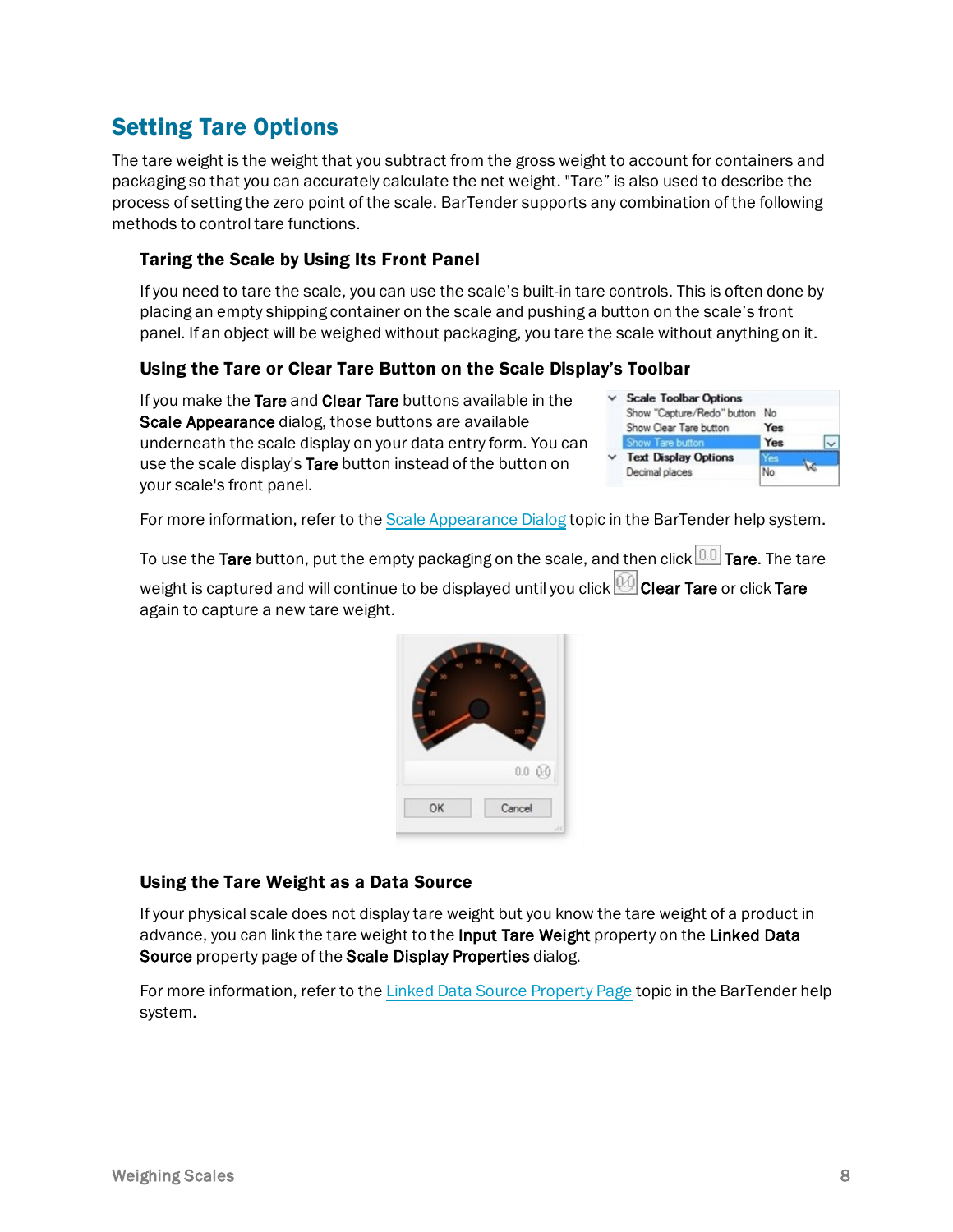# <span id="page-8-0"></span>Capturing and Printing a Weight

With most data entry controls, you enter the data that you want to include on your printed items. With scale controls, the scale enters the data for you.

You can choose to review the scale data on the screen and then print it manually, or you can configure BarTender to print automatically when a stable weight is captured. Both options require that a stable weight is captured before it can be printed. For more information, refer to the [Capturing](http://help.seagullscientific.com/#Scales_Capture_Print_LP.htm) and [Printing](http://help.seagullscientific.com/#Scales_Capture_Print_LP.htm) the Weight topic in the BarTender help system.

> Before you can print a weight, you must link the scale display control on the form to a data source that is defined in the BarTender document template.

There are two ways to capture the weight: by manually clicking the **Capture** button or by configuring BarTender to automatically detect a stable weight.

#### <span id="page-8-1"></span>*Manually Capturing the Weight*

This method gives you the option of capturing the weight on the scale before you print. If the captured weight is not accurate, you can redo the capture.

To use this method, use the **Scale Appearance** dialog to make the **Capture/Redo** button available.

The Capture button appears at the bottom of the scale display. When you're satisfied with the reading on the scale display, click Capture. The weight is copied to the linked data source, and the Capture button changes into a Redo button.

If you want to recapture the weight, click Redo. The Redo button changes back into a Capture button so that you can capture the weight again.



When you click Capture, a static weight value is placed into a linked data source, but the scale display continues to show a live reading from the scale. This means that the displayed weight value and the value that is placed into the linked data source may

| <b>Scale Toolbar Options</b>   |    |  |
|--------------------------------|----|--|
| Show "Capture/Redo" button Yes |    |  |
| Show Clear Tare button         |    |  |
| Show Tare button               | No |  |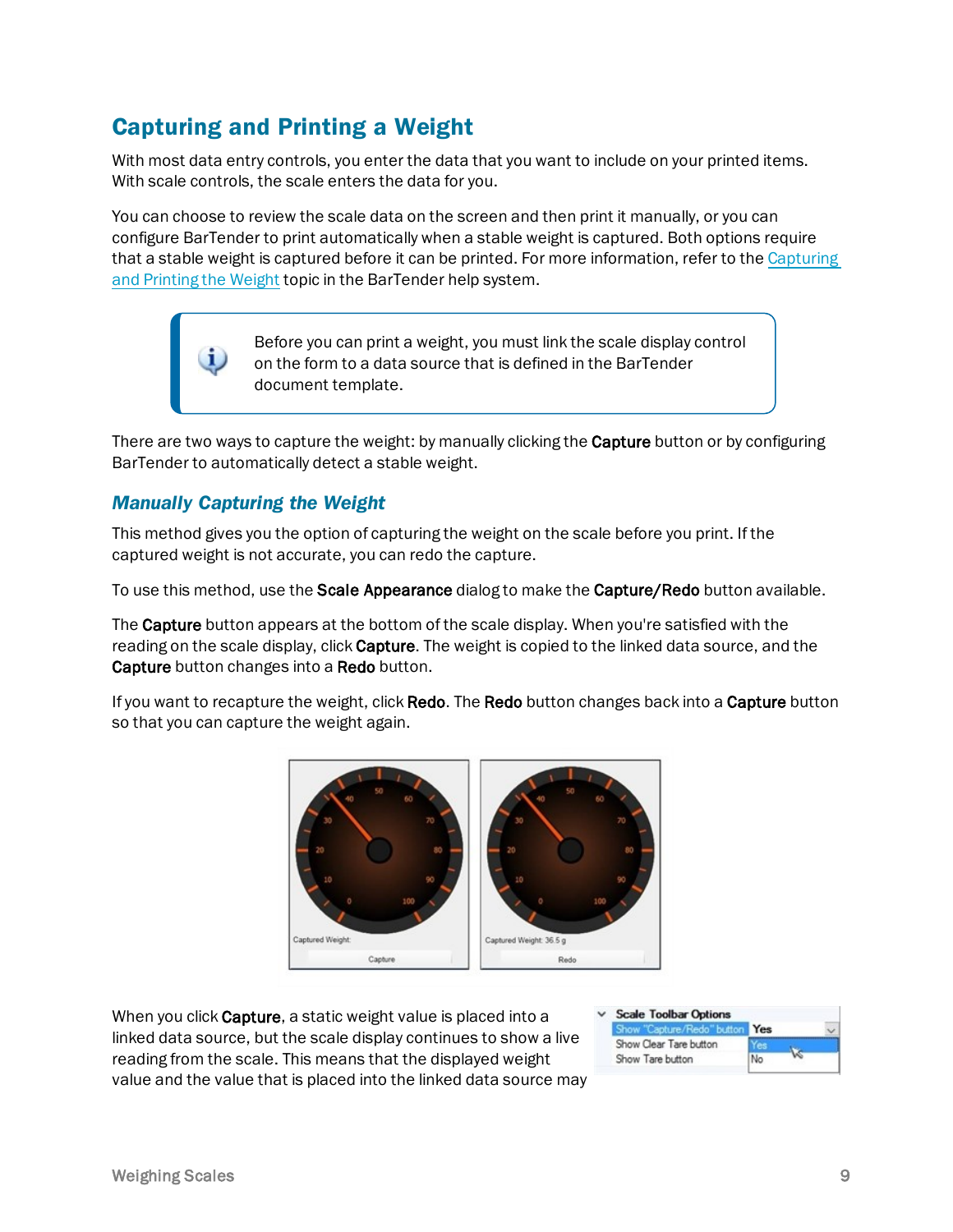not be identical. You can eliminate this potential confusion by using the Show Captured Weight option in the Text Display Options area of the Scale Appearance dialog.

This option causes a string of text ( $\frac{Captured Weight: 0.0 g}{10}$  to appear under the scale display, which shows the captured weight value that is placed into the linked data source when you click Capture.

<span id="page-9-0"></span>For more information, refer to the Scale [Appearance](http://help.seagullscientific.com/#Managed/ScaleAppearance.html) Dialog topic in the BarTender help system.

#### *Automatically Capturing and Printing a Stable Weight*

The factors that determine whether a weight is stable depend on the capabilities of your scale and on the setting of the Stable Weight Control Method option on the Advanced tab of the Scale Properties dialog.

For more information, refer to the Scale [Properties](http://help.seagullscientific.com/#Managed/ScaleProperties.html) Dialog topic in the BarTender help system.

We recommend that you also enable the Capture/Redo button as described previously so that you can manually recapture the weight if necessary. As always, if the weight is not yet captured when you click Print, it is automatically captured at that time.

| Capture stable weight automatically |
|-------------------------------------|
| Print after capture                 |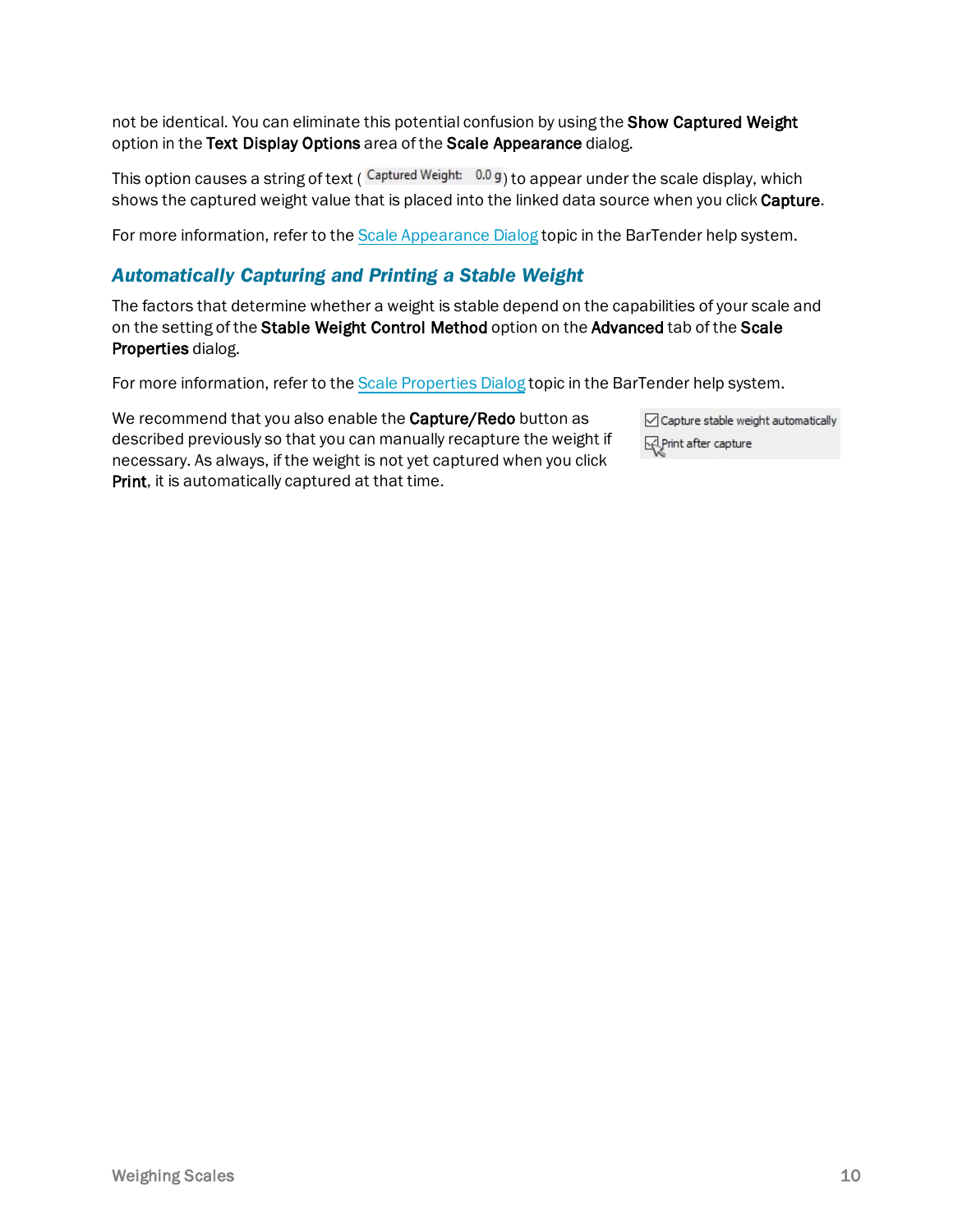### <span id="page-10-0"></span>Appendix A: Scales that BarTender Natively Supports

BarTender can connect to scale models from the following scale manufacturers:

 $A&D$ 

• Mettler Toledo

• Pennsylvania

- Adam Equipment
- Dibal

 $\bullet$  RADWAG

• Ohaus

 $\bullet$  DIGI • Doran

• Rice Lake

• Epelsa

- Scanvaegt
- Fairbanks
- Soehnle
- **Janner Waagen**
- SysTec

• Marel

To find out whether your model is supported, follow these steps:

- 1. On the BarTender Administer menu, click Weighing Scale Setup.
- 2. Click Add Scale to start the Add Scale wizard.
- 3. Click Next.
- 4. In the Manufacturer list, select your scale's manufacturer. Supported models appear in the Models list to the right.

| Select a model from the list below. |               |                     |
|-------------------------------------|---------------|---------------------|
| Manufacturer                        |               | Models              |
| DIGI                                |               | Faitbanks 70-2453   |
| Doran                               |               | Fairbanks 70-2455-4 |
| Epelsa                              |               | Fairbanks FB1100    |
| Fairbanks                           |               | Fairbanks FB2250    |
| Janner Waagen                       |               | Fairbanks FB-2200   |
| Marell                              |               | Faitbanks SCR-R9000 |
| Mettler Toledo                      |               |                     |
| <b>Mark</b><br>$\epsilon$           | $\rightarrow$ |                     |

For more information about how to configure your scale, refer to the Weighing Scale [Configuration](http://help.seagullscientific.com/#Scale_Configuration.htm) topic in the BarTender help system.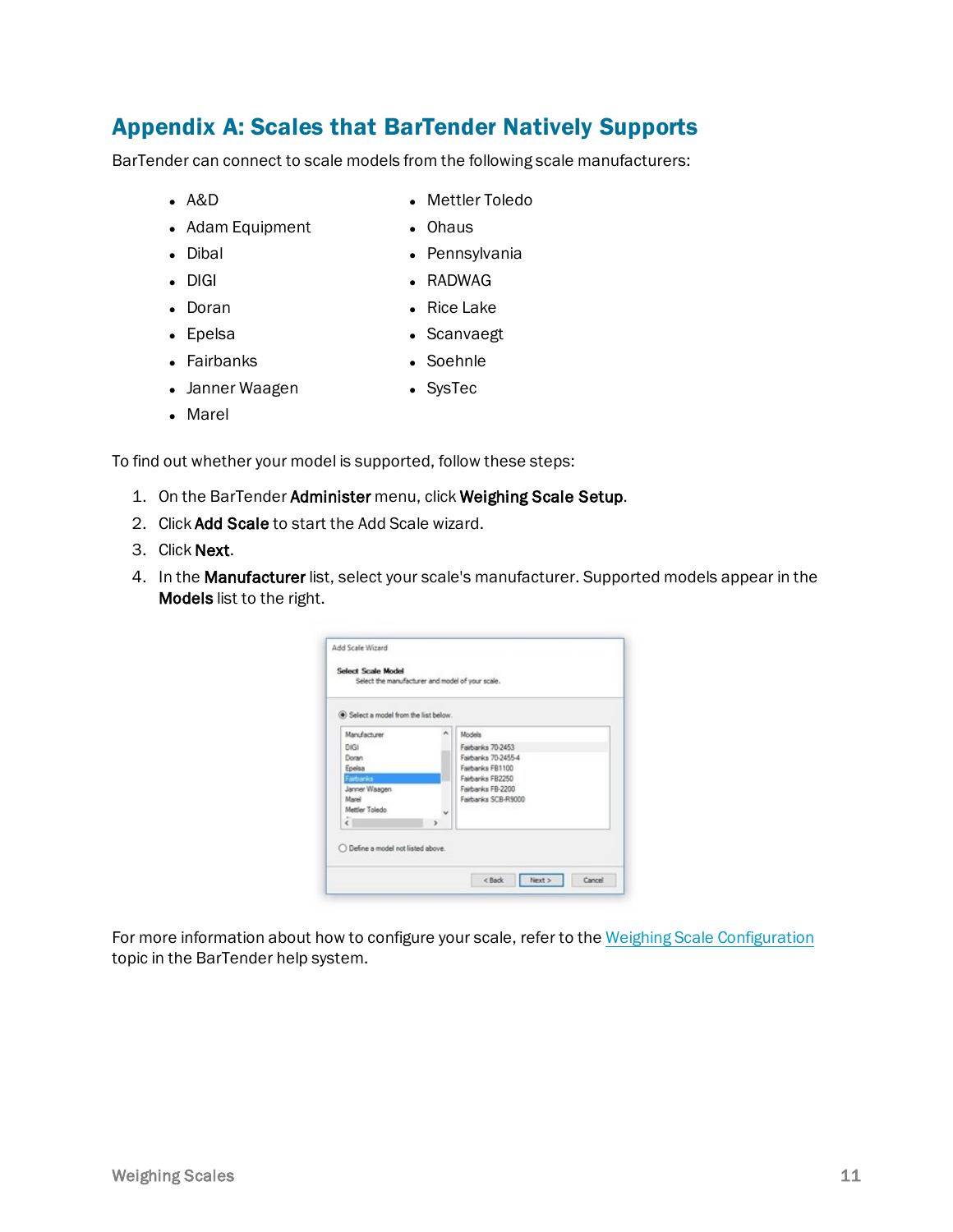# <span id="page-11-0"></span>Appendix B: Manufacturer-Specific Setup Guidance

BarTender offers specific guidelines for certain scale manufacturers.

| <b>Manufacturer</b>                                     | <b>Guidelines</b>                                                                                                                                                                                                                                                                                                                                                                 |
|---------------------------------------------------------|-----------------------------------------------------------------------------------------------------------------------------------------------------------------------------------------------------------------------------------------------------------------------------------------------------------------------------------------------------------------------------------|
| <b>Fairbanks</b>                                        | BarTender uses the "Fairbanks UPS Output" protocol to communicate with the Fairbanks<br>scales. By using this protocol, the scale returns the data in the predefined format when it<br>receives the <cr> command. To configure the scale to use this protocol, set the Print<br/>Function (Pr.F) menu item to Poll.</cr>                                                          |
|                                                         | Configure the serial port settings to match the serial port settings on the computer. Some<br>models, such as the 2455 Series, have fixed serial settings (9600 Baud, 7 Bits, Odd<br>Parity, 2 Stop Bits). Configure the serial port settings on the computer accordingly.                                                                                                        |
| <b>Mettler Toledo</b><br>(IND560 and<br>similar models) | BarTender uses the "MT-SICS (Level 1)" protocol to communicate with the Mettler Toledo<br>scales. To configure the scale to use this protocol, you must set the Setup ><br>Communications > Connections > COMoption to SICS.                                                                                                                                                      |
| <b>Mettler Toledo</b><br>(PS60 and<br>similar models)   | Some older Toledo scales, such as the PS60, do not support the "MT-SICS (Level 1)"<br>protocol. For these models, BarTender uses the "Toledo Scale Protocol," which uses the L<br>command to retrieve the weight value from the scale.                                                                                                                                            |
| Ohaus<br>(Adventurer Pro<br>and similar<br>models)      | BarTender uses the "Ohaus Adventurer Pro" protocol to communicate with these models,<br>which uses the IP and/or SP commands to retrieve the weight data. For this protocol to<br>work, configure the scale in the "Command/Response" mode.                                                                                                                                       |
| Ohaus<br>(3000 Series<br>and similar<br>models)         | BarTender uses the "Ohaus 3000 Series" protocol to communicate with these models. To<br>configure the scale to use this protocol, set the PRINT > A.PRINT menu item to OFF. The<br>menu structure for different Ohaus scales may differ. The main consideration is that the<br>scale should be configured so that it does not continuously send unsolicited data to<br>BarTender. |
| Ohaus<br>(All supported                                 | The data output format for Ohaus scales is highly configurable. On most models, the<br>format is configured in the CONTENT menu. The returned weight format should be only<br>the numeric weight value followed by the units (for example, 54.6 lb). The header<br>information, if available on the model, should be turned off.                                                  |
| models)                                                 | BarTender does not support the built-in Tare feature on the Ohaus scales due to<br>uncertainty in the response format. Instead, use the BarTender emulated tare feature. Use<br>the CONTENT menu to configure the scale to return the gross weight.                                                                                                                               |
| <b>Rice Lake</b><br>(520 and<br>similar models)         | BarTender uses the EDP Commands to communicate with most Rice Lake scales. For this<br>protocol to work, set STREAM CONTINUOUS PORT to OFF. For the Rice Lake 520 and<br>similar models, you can find this setting in the CONFIGURATION > SERIAL<br><b>COMMUNICATIONS &gt; EDP COMM PORT menu.</b>                                                                                |
| <b>Rice Lake</b><br>(TP Series and<br>similar models)   | The Rice Lake TP series and similar scales support a different protocol. BarTender<br>requests weight data by using the C1 C2 <cr> <lf> command format as specified in the<br/>scale's manual. There are no special setup requirements for these scales except to make<br/>sure that the serial port settings match the computer's serial port settings.</lf></cr>                |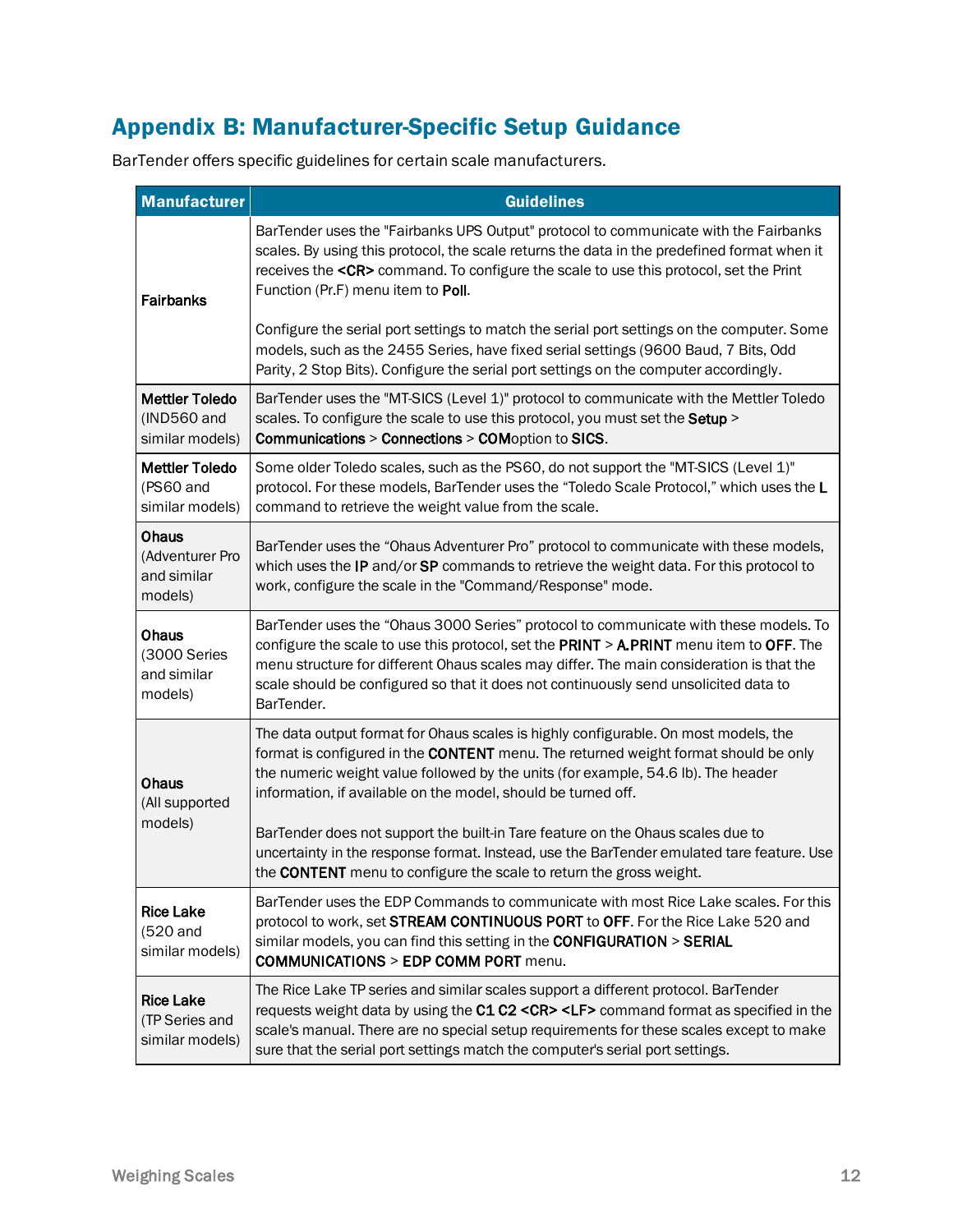### <span id="page-12-0"></span>Appendix C: Working with Unsupported Scales

Different scale models from the same manufacturer often use compatible communication protocols, which are the rules by which two or more entities (such as your scale and BarTender) can exchange information. Therefore, if your scale model is not listed in the Add Scale wizard but BarTender supports other models from the same manufacturer, there is a good chance that BarTender does support your scale's protocol. You can refer to your scale's manual or speak to a representative of the scale manufacturer to determine whether your scale is compatible with any of the models in the list.

Even if the scale's manufacturer is not natively supported, BarTender might be able to work with your scale. To do this, you must define a custom protocol that tells BarTender how to communicate with the scale. Be aware that to define a custom scale protocol requires advanced, detailed knowledge of the communication syntax for your scale and a detailed understanding of regular expressions.

For more information about how to define protocols, refer to the following topics in the BarTender help system:

- [Understanding](http://help.seagullscientific.com/#Scales_About_Protocol.htm) Scale Protocols
- [User-Defined](http://help.seagullscientific.com/#Managed/UserDefinedModelProperties.html) Model Properties Dialog
- [User-Defined](http://help.seagullscientific.com/#Managed/UserDefinedProtocolProperties.html) Protocol Properties Dialog

#### Using Regular Expressions in Custom Protocols

BarTender supports only the "Command/Response" methodology to communicate with the scale. This means that BarTender polls the scale at a regular interval to request weight data, and the scale is expected to respond with the requested weight data within a reasonable amount of time.

Many scales can be configured to continuously send data to the computer; however, BarTender does not support this unsolicited data-streaming mode. When multiple data modes are supported, the scale must be configured at the front panel to the "Command/Response" mode before it can be used with BarTender. For more information, refer to the [Configuring](http://help.seagullscientific.com/#Scales_Configure_Hardware.htm) Your Scale [Hardware](http://help.seagullscientific.com/#Scales_Configure_Hardware.htm) topic in the BarTender help system.

Some scales can be configured to suppress the weight units in the returned weight data. For BarTender to work correctly, the weight units must not be suppressed.

BarTender uses the following commands:

- Request Immediate Weight
- Request Stable Weight
- $\bullet$  Tare
- Get Tare Weight
- Clear Tare Weight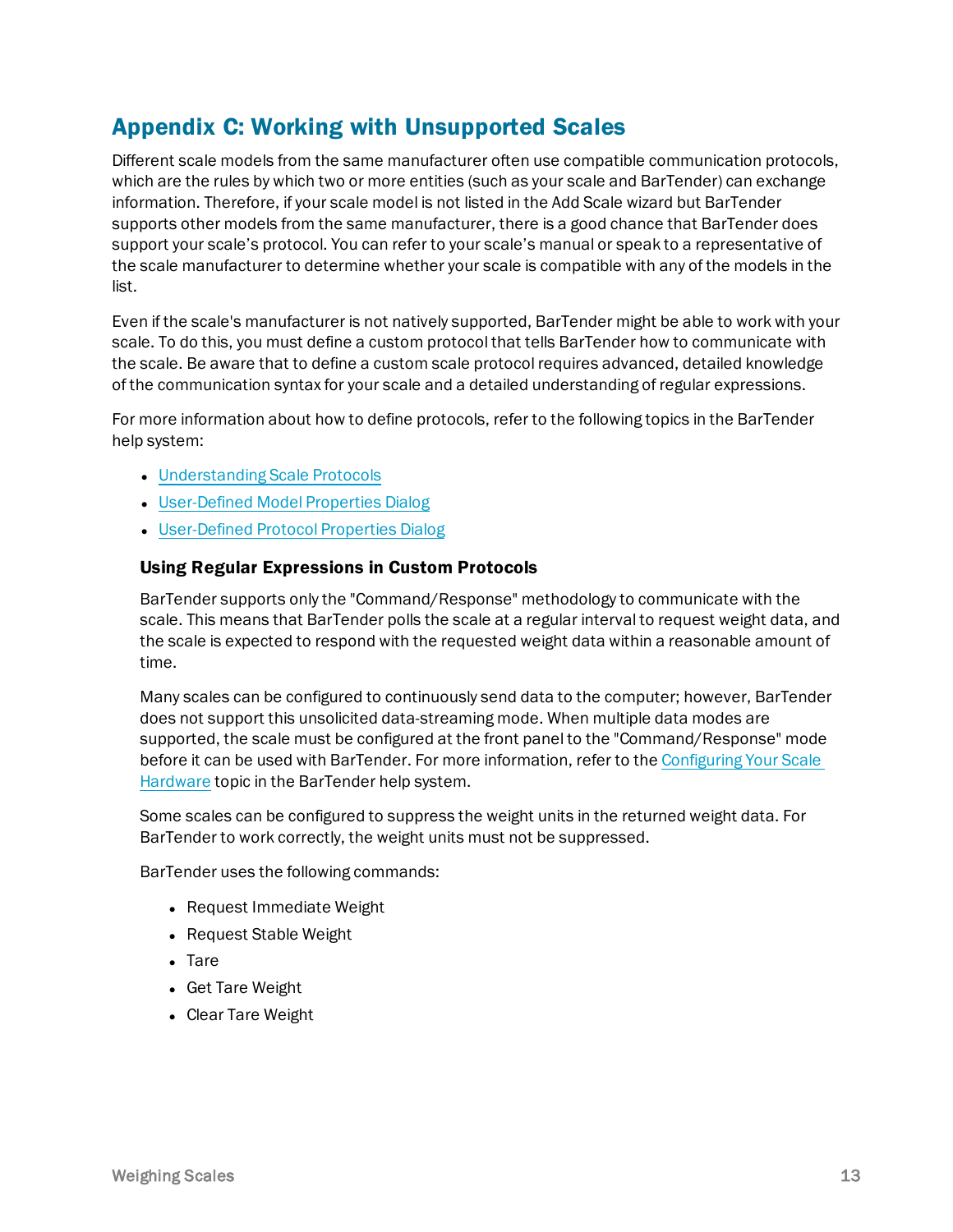At a minimum, BarTender requires the scale to support either the "Request Immediate Weight" or the "Request Stable Weight" command. The other commands are optional. BarTender can emulate stable weight and tare features in software if it is configured correctly.

For BarTender to support the scale's built-in tare feature, the scale must support the "Tare" and "Get Tare Weight" commands. Also, the scale must have a response format so that BarTender can distinguish the tare weight from the net weight. We have found that some scales are inadequate in the response format, so the built-in tare feature cannot be supported.

The response pattern must use regular expression syntax. A regular expression (also called RegEx or RegExp) is a sequence of characters that forms a search pattern. For more information, refer to the following topics in the BarTender help system:

- Regular [Expression](http://help.seagullscientific.com/#RegExExamples.html) Examples
- Field Names Used in Regular [Expressions](http://help.seagullscientific.com/#Field_Names_RegEx.htm)